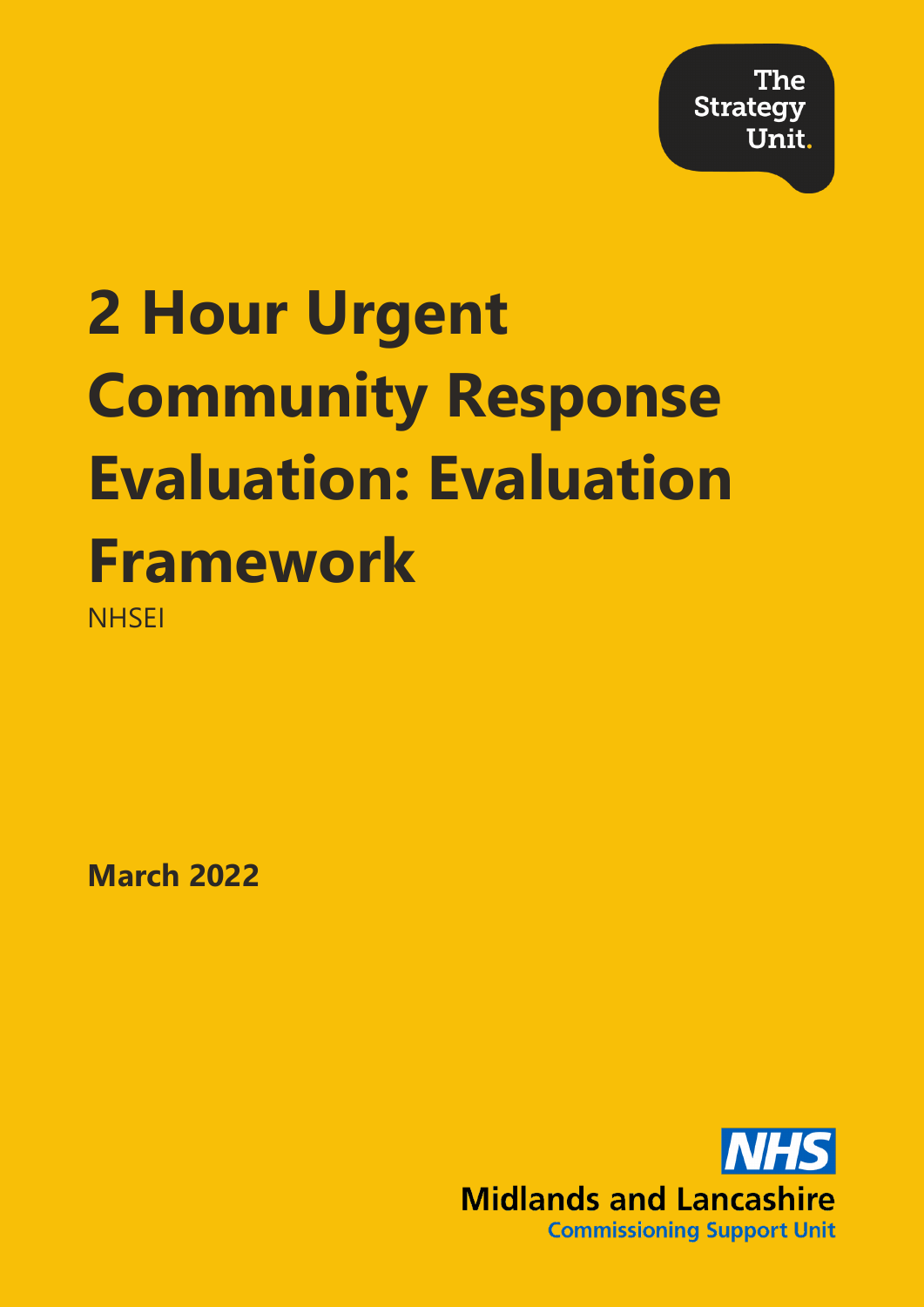## **The 2 Hour Urgent Community Response Programme**

[The NHS Long Term Plan](https://www.longtermplan.nhs.uk/wp-content/uploads/2019/08/nhs-long-term-plan-version-1.2.pdf) (2019) set out a new standard for all Integrated Care Systems (ICSs) in England: that crisis response care will be provided to people within their homes (or usual place of residence) within two hours, from any referral source.

The programme requires a shift in resources to home and community-based services, reflecting the NHS commitment to transforming community health services and providing the right care, at the right time, to people closer to home.

202[1](#page-1-0) guidance<sup>1</sup> established a minimum level for the standard (Urgent Community Response 2 Hour Target (2HCR)) to be met by March 2022, with ICSs provided with additional funding.

From 2022 onwards there will be further expectations for the provision, with monitoring against the achievement, effectiveness and quality of delivery of the standard across the country.

Seven accelerator sites were established in 2020, one in each NHS England & NHS Improvement (NSHEI) region, to provide early learning for national roll-out during 2021. Some systems are basing their provision on existing services; in others it is entirely new. The national guidance enables different areas to develop their services in different ways according to local contexts.

[The Strategy Unit](https://www.strategyunitwm.nhs.uk/) (Midlands and Lancashire CSU) was commissioned, with our partners Ipsos, by NHSEI to provide a national evaluation of the programme to implement the new standard. Prior to this, the Strategy Unit undertook a scoping study to develop the national evaluation framework.

## **The 2 Hour Urgent Community Response Target**

The NHSEI guidance sets out how 2HCR should be delivered and outlines how NSHEI regional teams will support ICSs in implementing the standard as well as monitoring their performance.

<span id="page-1-0"></span><sup>1</sup> NHSEI (2021) *Community health services two-hour crisis response standard guidance: Guidance for providers of care, integrated care systems and clinical commissioning groups (10th May 2021 Draft 9)*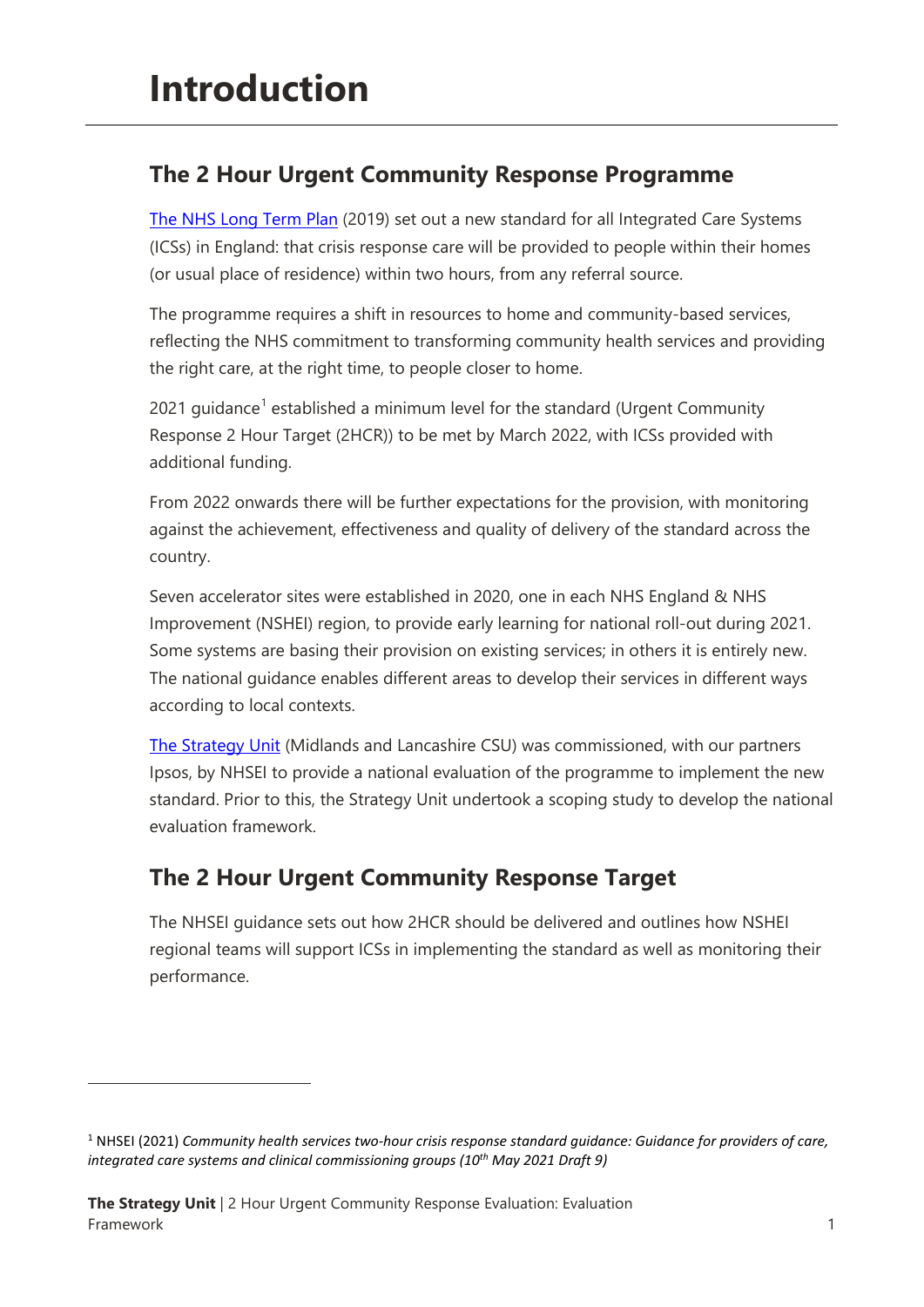- The minimum requirement for April 2022 was a seven-day service from 8am to 8pm, across the full geography of the ICS
- Assessment and care should start in under two hours, with interventions typically lasting under 48 hours
- Performance monitoring data will be recorded in the Community Services Data Set (CSDS), which should be regularly reviewed and include a focus on reducing health inequalities
- Provision must be aligned with urgent and planned care and coordinated through a single referral point (ensuring 'no wrong door') and providing access to multidisciplinary clinical and non-clinical support
- Inter and multi-disciplinary working is required to match the professional deployed with the needs of the person in crisis. How this is configured will be determined by ICSs based on their current provision, but a flexible workforce is expected to include: registered nurses; advanced clinical practitioners; physiotherapists; occupational therapists; social workers and paramedics – as well as working in partnership with a wide range of health and care agencies
- Assessment and care should be holistic and personalised, taking a shared approach across services – and delivered primarily in-person

There is also detailed clinical guidance for the service.

- Adults over the age of 18 should receive 2HCR if they are at risk of (re)admission to hospital without intervention to prevent deterioration and to keep them safe at home:
	- They are experiencing a crisis which can be defined as a sudden deterioration in health and wellbeing
	- − A crisis has been caused by a stressor event that has exacerbated an existing condition, or a new condition, or significant deterioration in clinical state or baseline functioning
	- The health or social care need requires urgent (not emergency) treatment or support within two hours and can be safely delivered in a home setting
- A non-exhaustive list of common conditions or needs that would prompt a 2HCR service include: falls; frailty related conditions; reduced function; urgent equipment provision; delirium; unpaid carer breakdown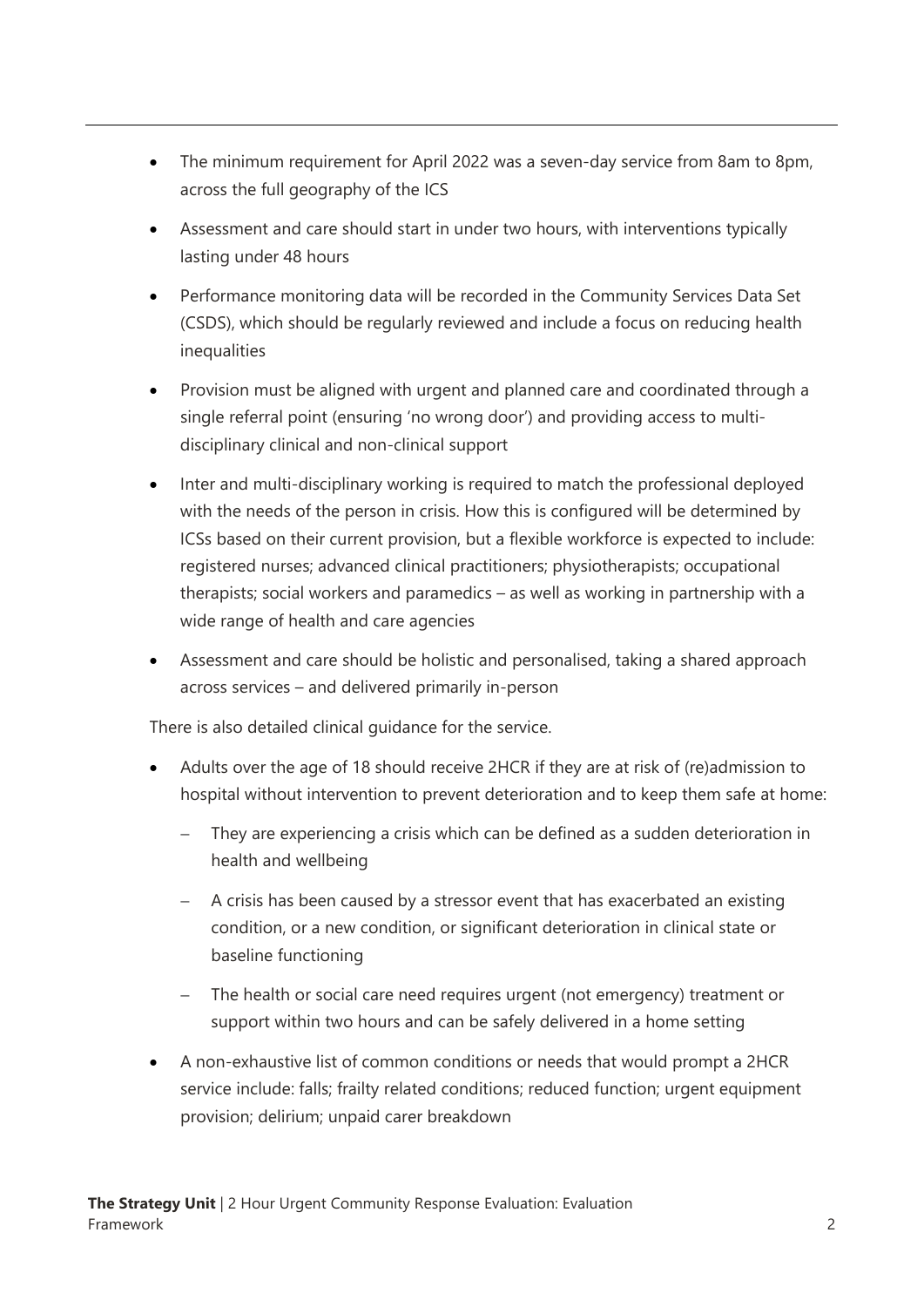- Trusted assessor principles are encouraged to promoted shared, and reduce multiple, assessments
- In support of the multi-disciplinary, system-wide approach it is recognised that workforce development will be required to ensure the right skills are in place for the service to be configured to meet local populations' needs.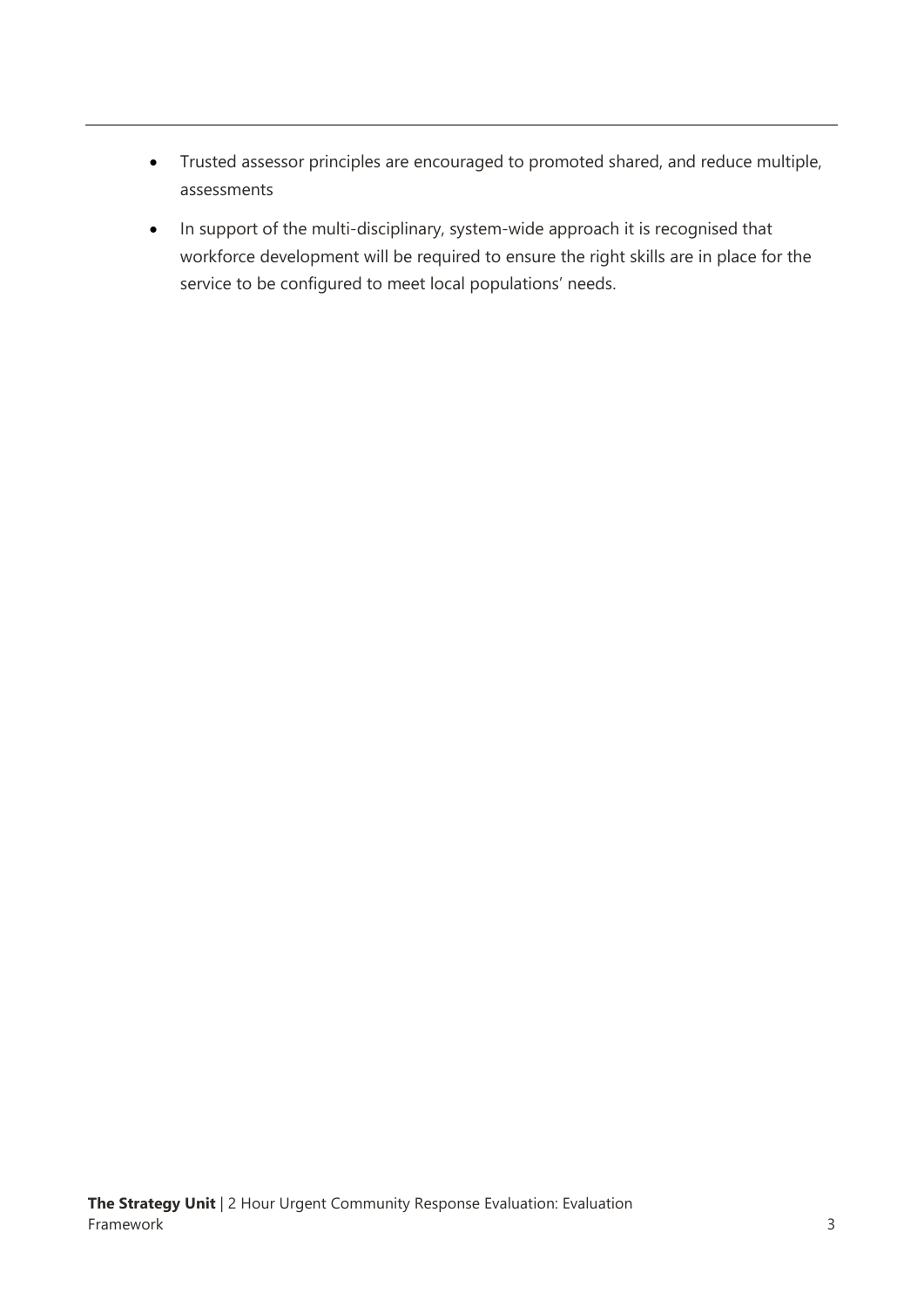Based on the evaluation scoping study, and further engagement work undertaken with key national, regional and local stakeholders, a mixed method evaluation approach has been developed. A key element will be qualitative case studies of different approaches taken by seven ICSs and/or places across the NHS regions over the next three years. Quantitative and qualitative measures of process and impact outcomes will also be collected and analysed to assess the impact of the programme. An economic modelling tool will be developed to enable local systems to explore economic impacts of their particular pathways. This will enable the evaluation to establish:

- **Operational learning:** through a process (qualitative) evaluation to understand the essential elements of a successful service at scale and maturity
- **Patient and carer/family impact:** through an exploration of health and wellbeing outcomes and experience
- **Healthcare system impact:** patient pathways, economic impact and presentations and admissions to acute care.

The scoping and engagement work established the key lines of enquiry for the evaluation and how these will be best answered – these are described on the next pages.

Underpinning and informing the design of the evaluation is a set of [logic models](https://www.strategyunitwm.nhs.uk/sites/default/files/2022-05/2%20Hour%20Urgent%20Community%20Response%20Programme%20Logic%20Models%202022.pdf) (one high level, three related to different work strands<sup>[2](#page-4-0)</sup>). These set out the programme activities and expected outputs, outcomes and longer-term impacts. These were developed during the scoping study in conjunction with stakeholders through participatory workshops.

A [metric framework](https://www.strategyunitwm.nhs.uk/sites/default/files/2022-05/2HCR%20Evaluation%20Metrics%20Framework%202022.xlsx) was also developed which details the potential process and impact indicators for measuring outcomes during the evaluation.

As well as the Programme Logic Models, and separate metric framework, this report is published alongside an [evidence scan](https://www.strategyunitwm.nhs.uk/sites/default/files/2022-05/Urgent%20Community%20Response%20Evidence%20Scan%202022%20%281%29.pdf) drawing out learning for the programme from an international literature review, and an NHSEI report on learning from the accelerator sites (available to those with access to [FutureNHS\)](https://future.nhs.uk/CommunityHealthServices/view?objectID=34865328).[3](#page-4-1)

The national evaluation data collection begins in Spring 2022, continuing until 2024 with regular reporting to support implementation and evidence what works.

<sup>&</sup>lt;sup>2</sup> The three strands were system development, workforce and service delivery.

<span id="page-4-1"></span><span id="page-4-0"></span><sup>&</sup>lt;sup>3</sup> If you're not a member of FutureNHS and would like to join, please email **communityhealthservices**[manager@future.nhs.uk](mailto:communityhealthservices-manager@future.nhs.uk) to request access.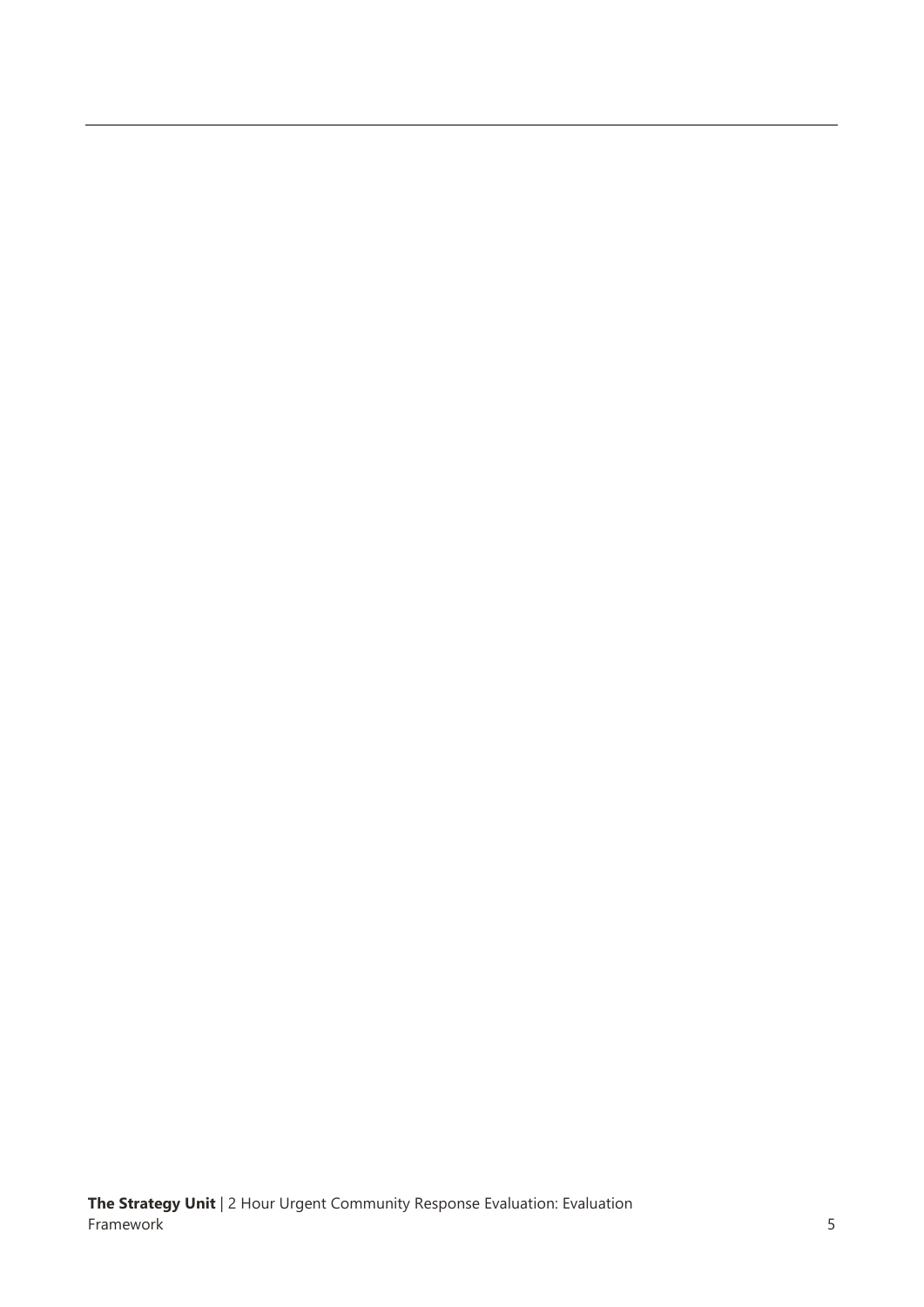Within the three key areas of focus (operational learning, patient and carer outcomes and experience, and healthcare service impact) the following key lines of enquiry have been agreed as important for the evaluation. Interviews and other evaluation sources will explore these questions and in potentially more detail than the summary questions listed here. Interviews will be guided by detailed topic guides framed by these key lines of enquiry.

| <b>Area of</b><br>focus        | <b>Key evaluation questions</b>                                                                                                                                                                                                                         | <b>Source of</b><br><b>information</b>                                                                                                                   |
|--------------------------------|---------------------------------------------------------------------------------------------------------------------------------------------------------------------------------------------------------------------------------------------------------|----------------------------------------------------------------------------------------------------------------------------------------------------------|
| <b>Operational</b><br>learning | What are the features of a successful 2HUCR<br>delivery model? To consider:<br>Geography<br>Patient populations<br>٠<br>Existing service population<br>$\bullet$<br>Patient pathway<br>٠<br>Local Service provision (typology of<br>$\bullet$<br>model) | All case study staff<br>interviews<br>Local documentation<br>Local evaluation and<br>analysis<br>Process and outcome<br>indicators<br>Economic modelling |
|                                | What is considered a high quality 2HUCR<br>service?                                                                                                                                                                                                     | All staff interviews                                                                                                                                     |
|                                | What progress have sites made with<br>implementation?                                                                                                                                                                                                   | All staff interviews<br>Process and outcome<br>indicators                                                                                                |
|                                | Which process/other factors enable or block<br>the achievement of:<br>Services which align with NSHEI<br>quidance?<br>Provision that goes beyond the NHSEI<br>٠<br>quidance?                                                                            | All staff interviews                                                                                                                                     |
|                                | What has been required in different sites to<br>meet the national service requirements after<br>April 2022?                                                                                                                                             | Senior staff<br>interviews<br>Local analysis                                                                                                             |
|                                | Which patients or conditions do sites<br>consider require a 2H response rather than a<br>different level of response?                                                                                                                                   | Frontline staff<br>interviews<br>Local documentation                                                                                                     |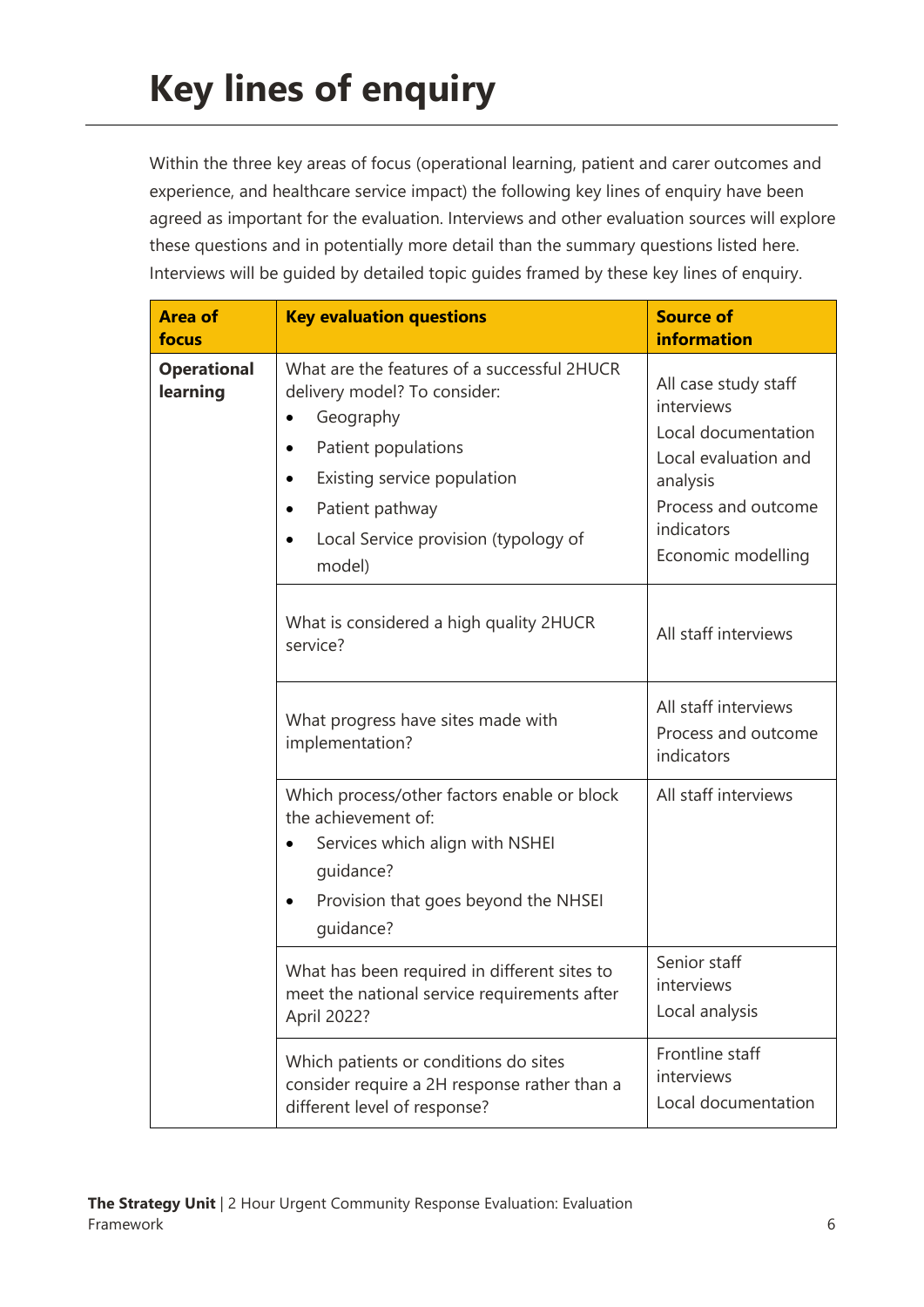| <b>Area of</b><br>focus   | <b>Key evaluation questions</b>                                                                                                                                                                                                                                                           | <b>Source of</b><br><b>information</b>                                                             |
|---------------------------|-------------------------------------------------------------------------------------------------------------------------------------------------------------------------------------------------------------------------------------------------------------------------------------------|----------------------------------------------------------------------------------------------------|
|                           | How are patients' needs assessed, monitored<br>and responded to and what are the reasons<br>for these approaches?                                                                                                                                                                         | Frontline staff<br>interviews<br>Local documentation                                               |
|                           | What do effective triage and referrals look<br>like and what supports them? To consider:<br>Professional knowledge and confidence<br>Changes in patient behaviour                                                                                                                         | Frontline staff<br>interviews<br>Local documentation,<br>evaluation and/or<br>analysis             |
|                           | Which (strategic and clinical) governance<br>structures support system-wide delivery?*                                                                                                                                                                                                    | Strategic/senior staff<br>interviews                                                               |
|                           | What are the workforce requirements (roles,<br>skills and knowledge, configurations and<br>scale per head of population) for rapid<br>response teams which meet community<br>needs?                                                                                                       | All staff interviews                                                                               |
|                           | What training does the workforce require to<br>enable them to deliver this service and why?                                                                                                                                                                                               | All staff interviews                                                                               |
|                           | How is a shared understanding and approach<br>developed and maintained within a 2HUCR<br>delivery model team?                                                                                                                                                                             | All staff interviews                                                                               |
| Patient/carer<br>outcomes | What are patients'/carers' experiences of the<br>pathway from 111/referral to treatment? To<br>consider:<br>Confidence in treatment experience<br>Views on effectiveness of triage and<br>assessment at home<br>Experience of holistic approach<br>Perceptions of integration of services | Patient/carer<br>interviews (as part of<br>case studies)<br>Local evaluation (e.g.<br>Healthwatch) |
|                           | How are patients empowered to self-manage<br>their conditions?                                                                                                                                                                                                                            | Patient/carer<br>interviews<br>Frontline staff<br>interviews                                       |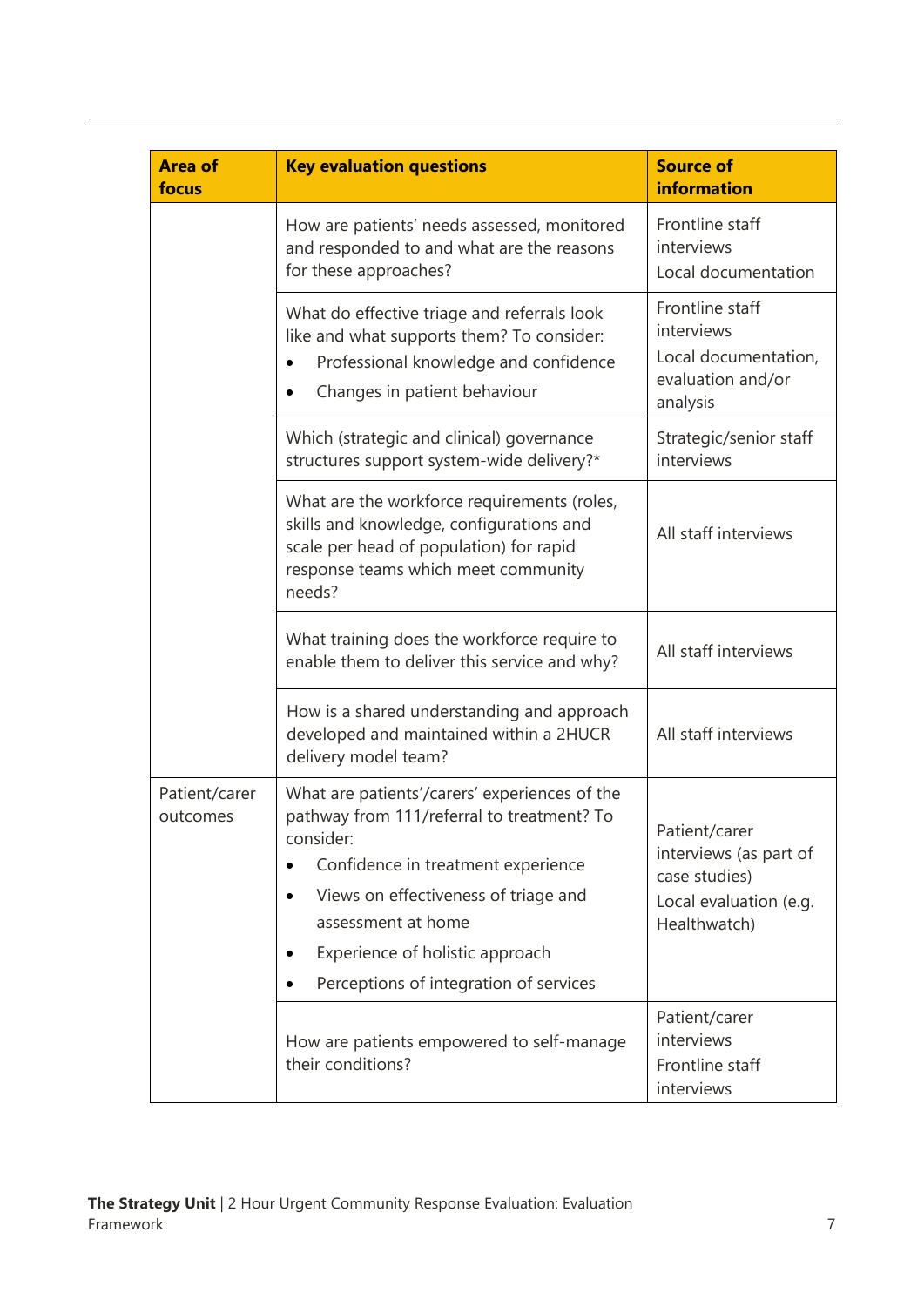| <b>Area of</b><br>focus                | <b>Key evaluation questions</b>                                                                                                                                                                                                                                                                                                                                                                                          | <b>Source of</b><br><b>information</b>                                                                                               |
|----------------------------------------|--------------------------------------------------------------------------------------------------------------------------------------------------------------------------------------------------------------------------------------------------------------------------------------------------------------------------------------------------------------------------------------------------------------------------|--------------------------------------------------------------------------------------------------------------------------------------|
|                                        | What are the outcomes as a result of the<br>programme for patients and/or carers? To<br>consider:<br>Views of patients<br>Views of carers/families<br>Hospital admissions for individual 2HUCR<br>teams<br>Impact of different implementation<br>$\bullet$<br>models<br>Impact of different timescales – is 2H<br>correct? (to consider if different<br>outcomes/impact for different times e.g.<br>30 minutes, 4 hours) | Patient/carer<br>interviews and/or<br>PROMs (if used)<br>Staff interviews<br>Process and outcome<br>indicators<br>Economic modelling |
|                                        | How are patients/carers involved in<br>evaluation and system learning?                                                                                                                                                                                                                                                                                                                                                   | Strategic staff<br>interviews                                                                                                        |
| <b>Healthcare</b><br>service<br>impact | What is the benefit or impact of 2 hours in<br>particular as a waiting time? To consider:<br>Different contexts<br>Issues with measurement<br>Benefits for different stakeholder groups<br>Benefits for system as whole<br>Multidisciplinary working in particular<br>Local alternatives                                                                                                                                 | All stakeholder<br>interviews                                                                                                        |
|                                        | How is the CSDS used to drive and monitor<br>service provision?                                                                                                                                                                                                                                                                                                                                                          | System leader<br>interviews                                                                                                          |
|                                        | What lessons have been learnt from<br>delivering services which meet the NHSEI<br>guidance?                                                                                                                                                                                                                                                                                                                              | All stakeholder<br>interviews                                                                                                        |
|                                        | How did the introduction of additional<br>requirements change which benefits are<br>realised?                                                                                                                                                                                                                                                                                                                            | Strategic/senior staff<br>interviews                                                                                                 |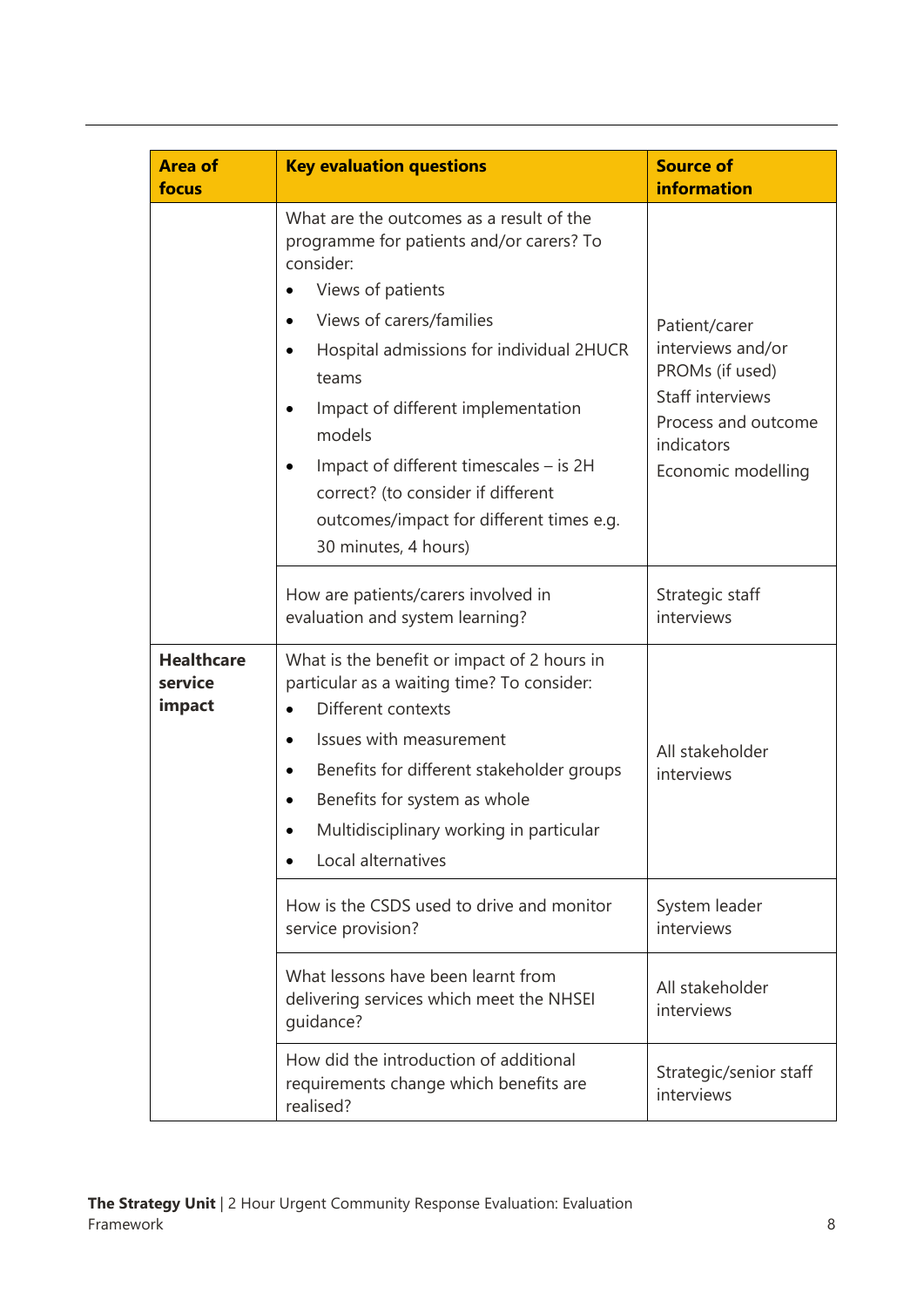| <b>Area of</b><br>focus | <b>Key evaluation questions</b>                                                                                                                                      | <b>Source of</b><br><b>information</b>                  |
|-------------------------|----------------------------------------------------------------------------------------------------------------------------------------------------------------------|---------------------------------------------------------|
|                         | What facilitates or acts as a barrier to:<br>Reallocation of resources to community<br>provision<br>Shared understanding of risk<br>Integrated approach to delivery. | Strategic/senior staff<br>interviews                    |
|                         | How are health inequalities monitored and<br>reviewed?                                                                                                               | Strategic/senior staff<br>interviews                    |
|                         | What is the impact of the service on health<br>inequalities? Consider barriers to access in<br>particular.                                                           | Strategic/senior staff<br>interviews                    |
|                         | What infrastructure is required for effective<br>system wide approaches?                                                                                             | System leader<br>interviews                             |
|                         | How effective has national support been and<br>what could be improved?                                                                                               | System leader<br>interviews                             |
|                         | What impact has the 2HUCR programme had<br>on emergency admissions to hospital and<br>other agreed outcomes?                                                         | Process and outcome<br>indicators<br>Economic modelling |
|                         | Has the 2HUCR programme delivered a<br>return on investment?                                                                                                         | Process and outcome<br>indicators<br>Economic modelling |